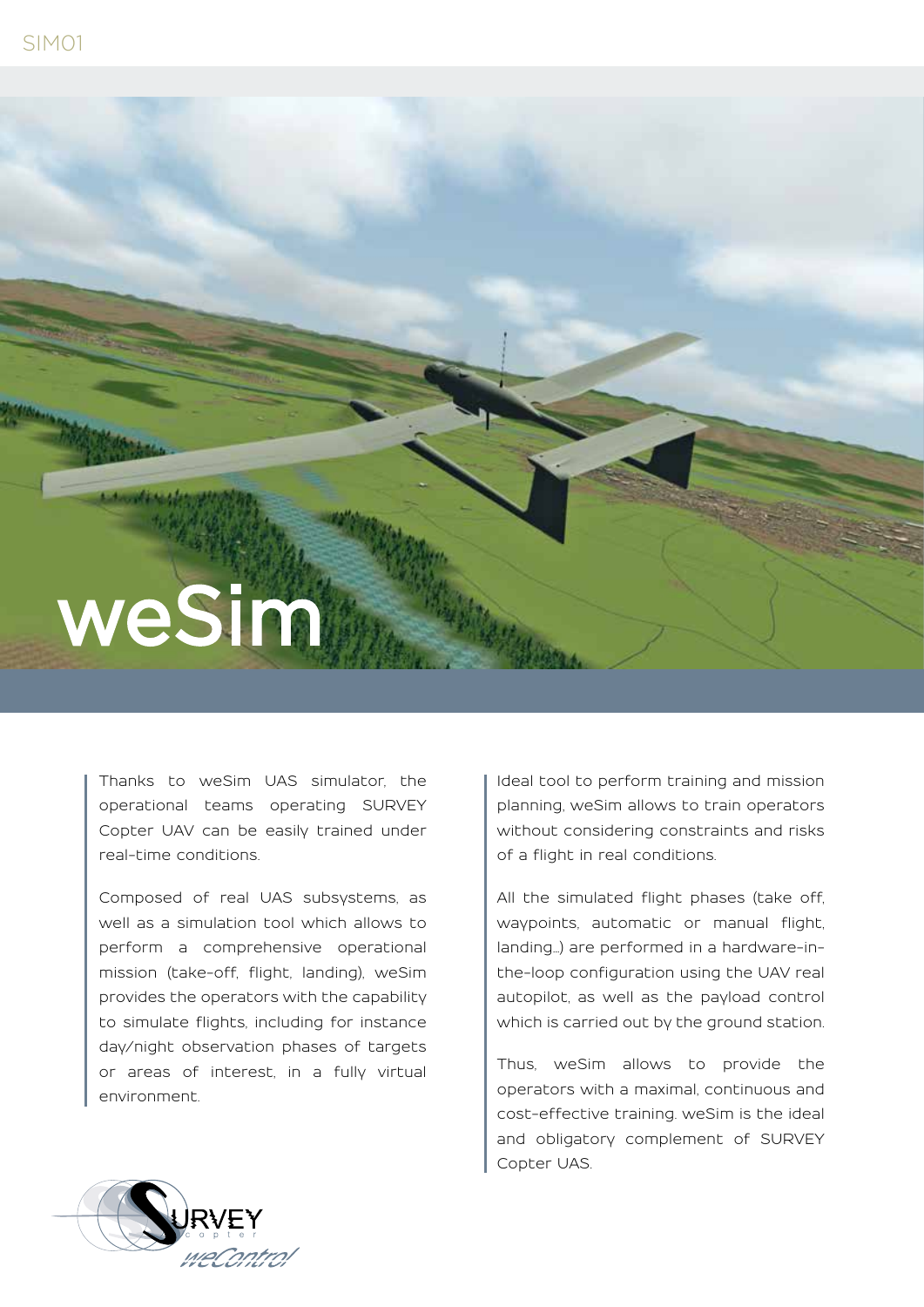







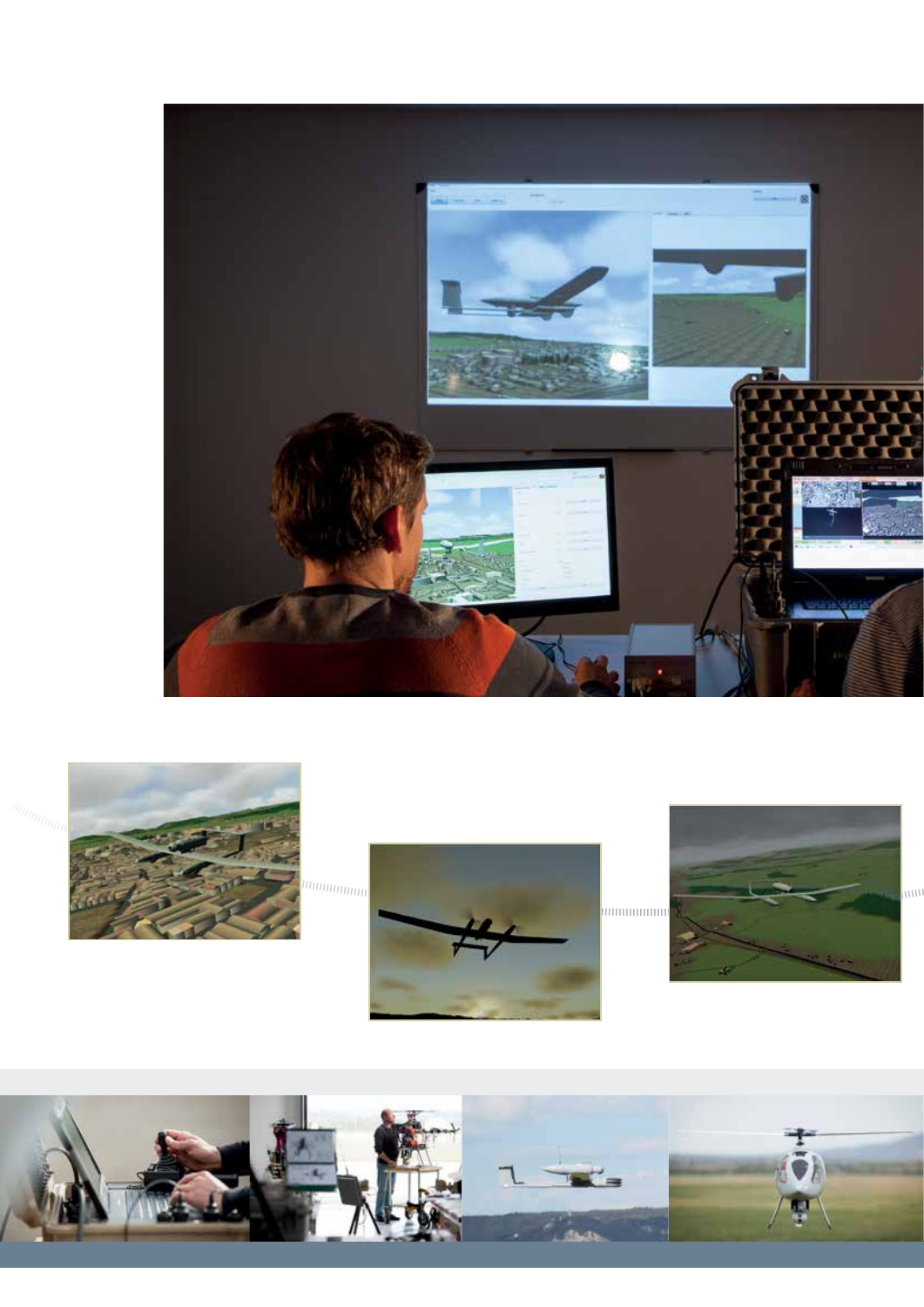

ummmm

## weSim system

## Main Strengths

Training tool Mission planning tool Cost effective solution Real time simulation



screen shoot